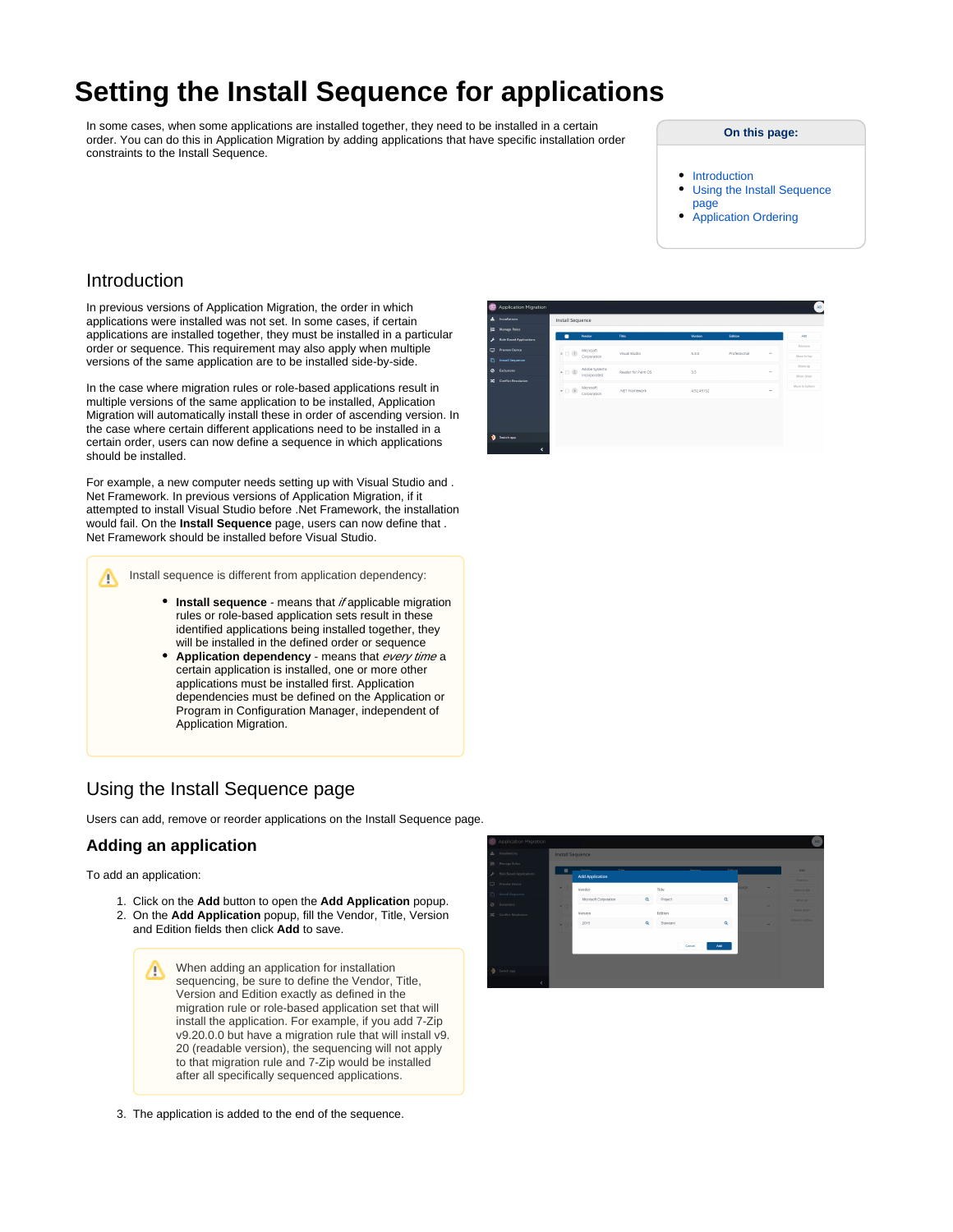# **Removing an application**

To remove one or more applications:

- 1. Select the applications.
- 2. Click **Remove**, a popup to confirm the removal will appear.
- 3. Click **Remove** to remove the selected applications.

# **Move an application to the top**

To move an application to the top:

- 1. Select the application, for example .NET Framework.
- 2. Click the **Move to top** button.
- 3. The application will be moved to the top of the sequence.



#### Before moving the application:

| Install Sequence                   |                                                            |                    |         |              |          |                             |  |
|------------------------------------|------------------------------------------------------------|--------------------|---------|--------------|----------|-----------------------------|--|
|                                    | Vendor                                                     | Title              | Version | Edition      |          | Add                         |  |
|                                    | Microsoft<br>Corporation                                   | Visual Studio      | 5.3.0   |              | $\cdots$ | Remove                      |  |
| $+$ $\bigcirc$ $(1)$               |                                                            |                    |         | Professional |          | Move to top                 |  |
| $=$ $\Box$ $(2)$                   | Adobe Systems                                              | Reader for Palm OS | 3.5     |              | $\sim$   | Move up                     |  |
|                                    | Incorporated<br>Microsoft<br>.NFT Framework<br>Corporation |                    |         |              |          | Move down<br>Move to bottom |  |
| $\blacksquare$ 3<br>$\mathbb{R}^+$ |                                                            | 4.52.49152         |         | $\sim$       |          |                             |  |

#### After moving the application:

| $1 - 1$ $11 - 1$ |  |  |
|------------------|--|--|

|                             | Vendor                        | Title              | <b>Version</b> | Edition      |          | Add            |
|-----------------------------|-------------------------------|--------------------|----------------|--------------|----------|----------------|
|                             | Microsoft                     |                    |                |              |          | Remove         |
| $\blacksquare$ (1)          | Corporation                   | .NFT Framework     | 4.52.49152     |              | $\cdots$ | Move to top    |
|                             | Microsoft                     |                    |                |              |          | Move up        |
| $\blacksquare$ $\Box$ $(2)$ | Corporation                   | Visual Studio      | 5.3.0          | Professional | 144      | Move down      |
| $ (3)$                      | Adobe Systems<br>Incorporated | Reader for Palm OS | 3.5            |              | $\cdots$ | Move to bottom |

### **Move an application to the bottom**

To move an application to the bottom:

- 1. Select the application, for example .NET Framework.
- 2. Click the **Move to bottom** button.
- 3. The application will be moved to the bottom of the sequence.

#### Before moving the application:

**Install Sequence** 

|  |                             | Vendor                        | Title              | Version    | Edition      |        | Add            |
|--|-----------------------------|-------------------------------|--------------------|------------|--------------|--------|----------------|
|  |                             | Microsoft                     |                    |            |              |        | Remove         |
|  | $+$ $ +$                    | Corporation                   | NFT Framework      | 4.52.49152 |              | $\sim$ | Move to top    |
|  |                             | Microsoft<br>Corporation      | Visual Studio      | 5.3.0      | Professional | $\sim$ | Move up        |
|  | $\blacksquare$ $\Box$ $(2)$ |                               |                    |            |              |        | Move down      |
|  |                             | Adobe Systems<br>Incorporated | Reader for Palm OS | 3.5        |              | $\sim$ | Move to bottom |
|  | $\bullet$ $\Box$ (3)        |                               |                    |            |              |        |                |

#### After moving the application:

Install Sequence

|                        | Vendor        | Title              | Version    | Edition      |             | Add            |
|------------------------|---------------|--------------------|------------|--------------|-------------|----------------|
|                        | Microsoft     |                    |            |              |             | Remove         |
| $+$ $($ $(1)$          | Corporation   | Visual Studio      | 5.3.0      | Professional | <b>STAR</b> | Move to too    |
| $\bullet$ $\Box$ $(2)$ | Adobe Systems | Reader for Palm OS | 3.5        |              | $\sim$      | Move up        |
|                        | Incorporated  |                    |            |              |             | Move down      |
| $  3$                  | Microsoft     | NFT Framework      | 4.52.49152 |              | 188         | Move to bottom |
|                        | Corporation   |                    |            |              |             |                |

#### Before moving the application:

**Install Sequence** 

|                             | Vendor        | Title              | Version    | Edition      |            | Add            |
|-----------------------------|---------------|--------------------|------------|--------------|------------|----------------|
|                             | Microsoft     |                    |            |              |            | Remove         |
| $\bullet$ $\circ$ $\bullet$ | Corporation   | Visual Studio      | 5.3.0      | Professional | $\sim$     | Move to too    |
|                             | Adobe Systems |                    |            |              |            | Move up        |
| $\bullet$ $\Box$ $(2)$      | Incorporated  | Reader for Palm OS | 3.5        |              | <b>COL</b> | Move down      |
| $  3$                       | Microsoft     | NFT Framework      | 4.52.49152 |              | $\cdots$   | Move to bottom |
|                             | Corporation   |                    |            |              |            |                |

#### After moving the application:

**Install Sequence** 

|                        | Vendor                            | Title                  | Version    | <b>fidition</b> |          | Add            |
|------------------------|-----------------------------------|------------------------|------------|-----------------|----------|----------------|
|                        | Microsoft                         | Visual Studio<br>5.3.0 |            |                 |          | Remove         |
| $\bullet$ $\Box$ $(1)$ | Corporation                       |                        |            | Professional    | $\cdots$ | Move to top    |
|                        | Microsoft<br>Corporation          | NFT Framework          | 4.52.49152 |                 | $\cdots$ | Move up        |
| $ 2$                   |                                   |                        |            |                 |          | Move down      |
|                        |                                   | Reader for Palm OS     | 3.5        |                 | $\cdots$ | Move to bottom |
|                        | - 3 Adobe Systems<br>Incorporated |                        |            |                 |          |                |

Before moving the application:

# **Move an application up one spot**

To move an application up one spot:

- 1. Select the application, for example .NET Framework.
- 2. Click the **Move up** button.
- 3. The application will be moved one spot up in the sequence.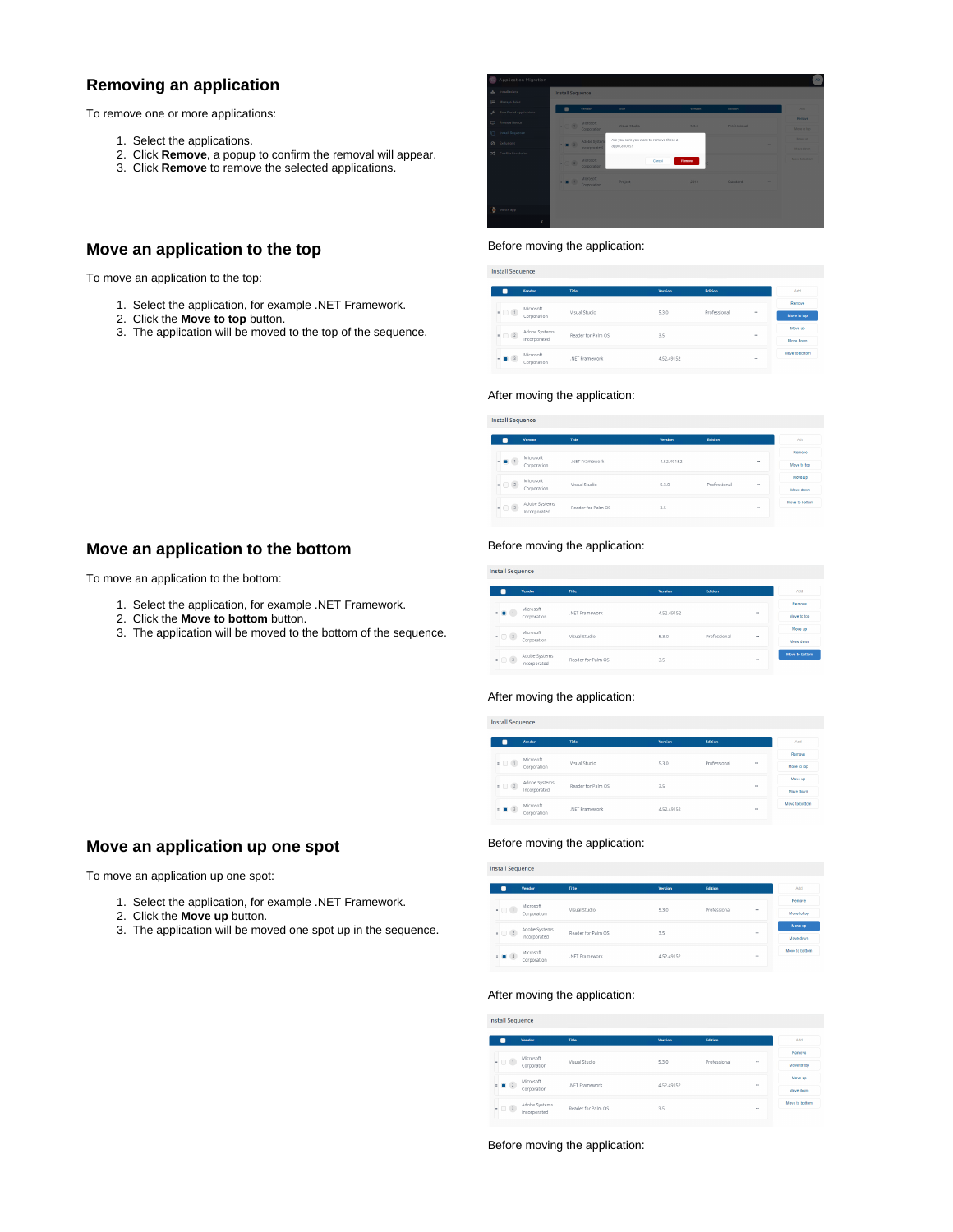### **Move an application down one spot**

To move an application down one spot:

O)

- 1. Select the application, for example Visual Studio.
- 2. Click the **Move down** button.
- 3. The application will be moved one spot down in the sequence.

Users can only move one application at a time. Selecting multiple applications will disable the movement buttons.

| v                  | Vendor                                                                                                                                                                                                                                                                    | Title              | Version    | Edition      |            | Add            |
|--------------------|---------------------------------------------------------------------------------------------------------------------------------------------------------------------------------------------------------------------------------------------------------------------------|--------------------|------------|--------------|------------|----------------|
|                    | Microsoft                                                                                                                                                                                                                                                                 |                    |            |              |            | Remove         |
| $\blacksquare$ (1) | Corporation                                                                                                                                                                                                                                                               | Visual Studio      | 5.3.0      | Professional |            | Move to too    |
|                    | Microsoft                                                                                                                                                                                                                                                                 | .NET Framework     | 4.52.49152 |              | <b>SEE</b> | Move up        |
|                    | $\begin{array}{ c c c }\n\hline\n\end{array}$ $\begin{array}{ c c }\n\hline\n\end{array}$ $\begin{array}{ c c }\n\hline\n\end{array}$ $\begin{array}{ c c }\n\hline\n\end{array}$ $\begin{array}{ c c }\n\hline\n\end{array}$ $\begin{array}{ c c }\n\hline\n\end{array}$ |                    |            |              |            | Move down      |
| $ (3)$             | Adobe Systems                                                                                                                                                                                                                                                             | Reader for Palm OS | 3.5        |              |            | Move to bottom |
|                    | Incorporated                                                                                                                                                                                                                                                              |                    |            |              |            |                |

#### After moving the application:

|           | <b>Install Sequence</b>       |                    |                |              |        |                             |  |  |
|-----------|-------------------------------|--------------------|----------------|--------------|--------|-----------------------------|--|--|
|           | Vendor                        | Title              | <b>Version</b> | Edition      |        | Add                         |  |  |
|           | Microsoft                     |                    |                |              |        | Remove                      |  |  |
| $=$ $(1)$ | Corporation                   | .NET Framework     | 4.52.49152     |              | $\sim$ | Move to too                 |  |  |
| $= 2$     | Microsoft                     | Visual Studio      | 5.3.0          | Professional | $\sim$ | Move up                     |  |  |
|           | Corporation                   |                    |                |              |        | Move down<br>Move to bottom |  |  |
| $  3$     | Adobe Systems<br>Incorporated | Reader for Palm OS | 3.5            |              | $\sim$ |                             |  |  |

### **Move an application directly to the desired spot**

A user can also move an application to the desired spot by simply dragging the application.

#### **Alternate controls for operations**

All the above operations (excluding the add operation) have shortcuts on each application row. These controls are visible by hovering over the ellipses.

|                           |               | <b>Install Sequence</b> |                    |                    |                            |                         |                |
|---------------------------|---------------|-------------------------|--------------------|--------------------|----------------------------|-------------------------|----------------|
|                           |               |                         |                    |                    |                            |                         |                |
|                           |               | Vendor                  | Title              | Version            | Edition                    |                         | Add            |
|                           |               | Microsoft               |                    |                    |                            |                         | Remove         |
| $\bullet$ $\circ$ $\circ$ |               | Corporation             | .NET Framework     | 4.52.49152         |                            | $\sim$                  | Move to too    |
|                           |               | Microsoft               |                    |                    |                            |                         | Move up        |
|                           | $\bullet$ (2) | Corporation             | Visual Studio      | 5.3.0              | $\sim$<br>$\sim$<br>$\sim$ | n<br>$\eta$             | Move down      |
| $ (3)$                    |               | Adobe Systems           | Reader for Palm OS | Move to Top<br>3.5 |                            | <b>Delete</b><br>$\sim$ | Move to bottom |
|                           |               | Incorporated            |                    |                    | Move Up<br>Move Down       | Move to bottom          |                |
|                           |               |                         |                    |                    |                            |                         |                |

# <span id="page-2-0"></span>Application Ordering

(i)

When the Application Migration step is executed in a Configuration Manager Task Sequence, applications will be sorted according to the following algorithm:

- 1. Applications added in the Install Sequence page are sorted in the ascending order of the install sequence.
- 2. Remaining applications are sorted as follows:
	- a. If any application (defined by Vendor, Title and Edition) has multiple versions to be installed and the migration rule or application set defines a full or readable version, these applications will be installed in ascending version order.
	- b. Applications with colloquial versions are not sorted at all but appear after applications with full or readable versions.

To order versions in ascending order, Application Migration attempts to convert the version number defined in the target of the migration rule or role-based application set into a 10-part version number. For a version to successfully convert into a 10-part version, it should be separated by dots and each part should be a non-negative integer. There should be a minimum of 2 and a maximum of 10 parts separated by dots.

For example, if we have the following applications which are to be installed on a machine:

| Vendor                       | Title                | Version     | <b>Version Type</b> | <b>Edition</b> |
|------------------------------|----------------------|-------------|---------------------|----------------|
| <b>Microsoft Corporation</b> | Visual Studio        | 2013        | Colloquial          | Professional   |
| <b>Microsoft Corporation</b> | Visual Studio        | 2010        | Colloquial          | Professional   |
| <b>Microsoft Corporation</b> | Visual Studio        | 2015        | Colloquial          | Professional   |
| <b>Microsoft Corporation</b> | <b>Visual Studio</b> | 2017        | Colloquial          | Professional   |
| <b>Microsoft Corporation</b> | Visual Studio        | 1.12.47.803 | Full                | Professional   |
| <b>Microsoft Corporation</b> | Visual Studio        | 1.11        | Readable            | Professional   |
| <b>Microsoft Corporation</b> | Visual Studio        | a.b.c.d     | Full                | Professional   |

and we have the following applications defined in the Install Sequence:

| <b>Install Sequence</b> | Vendor                | Title         | Version | <b>Edition</b> |
|-------------------------|-----------------------|---------------|---------|----------------|
|                         | Microsoft Corporation | Visual Studio | 2010    | Professional   |